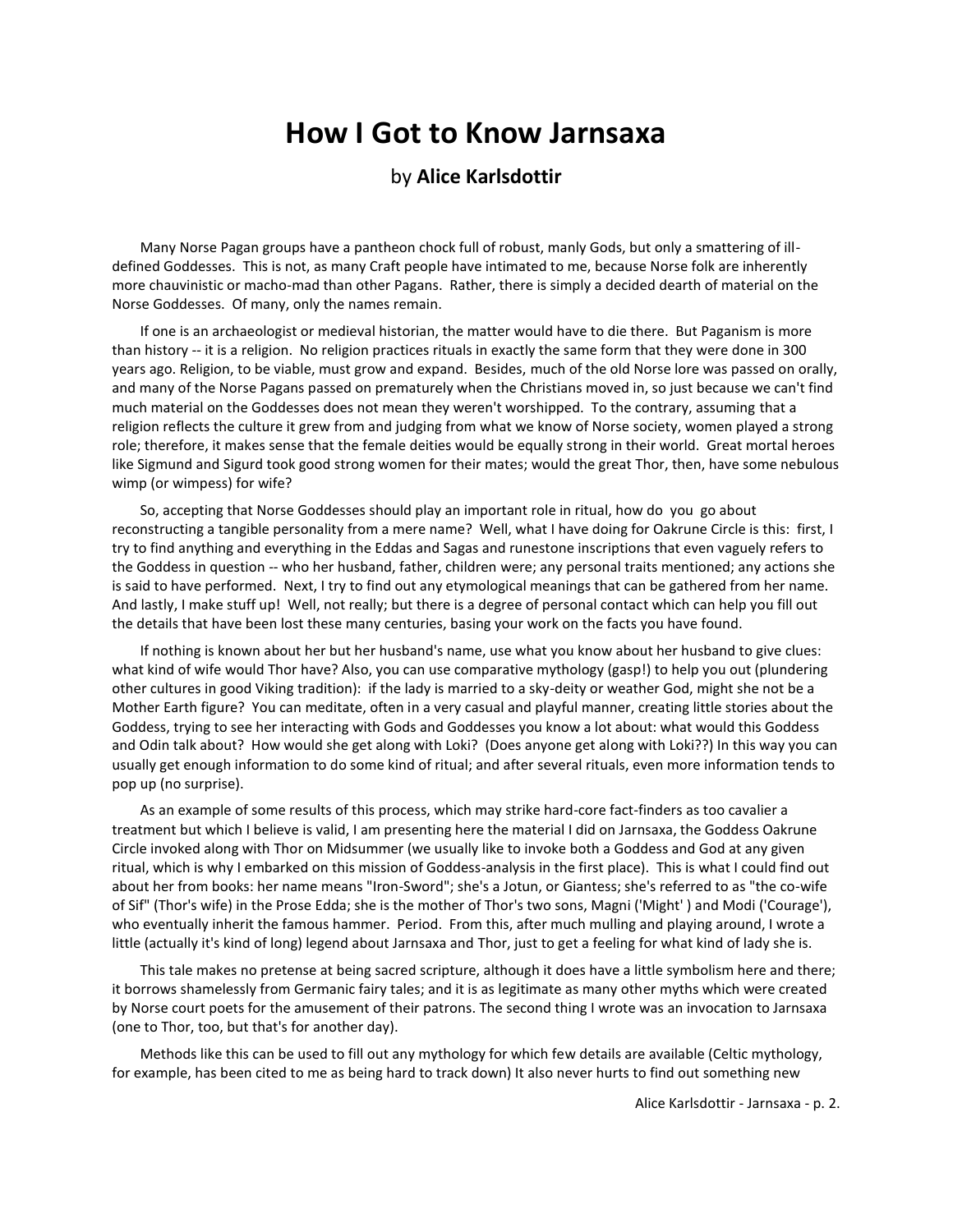about well-known deities as well. I don't present these things as divine truth or absolute doctrine; I do present them as examples of a valid procedure for creating rituals out of very skimpy material. So, in good old folk-song tradition, "If you don't like it, you can sing some yourself."

## **The Courting of Jarnsaxa**

Once upon a time, when the world was young, Thor the Thunderer, son of Odin, decided to go and see the world, though he was then but a lad. His father could not refuse him, as he well knew the joys of wandering himself; yet he sought to counsel his son in the ways of the world. "Thor, my son," said the All-Wise, "in you rests the strength of the earth and the might of the wind; none in the Nine Worlds is mightier than you; but, you are young, and, I fear, not much given to reflection; it may go harder with you than you think."

"Bah, Father! I care not for thinking, but for deeds. I know you have sought much for wisdom," the lad hastily amended, "but as for me, I would seek my own way in the world."

"That is as it should be; nevertheless, I will give you three tokens to take with you; perchance you may find some use of them when you are in trouble." With these words, Odin All father gave to his eldest son a raven's feather, a wolf's hair, and a flintstone. "Here, carry these with you. If you come into difficulty, take the feather and break it in half; it will bring you aid. If again you find trouble, take the hair and snap it in two; thus will you find help. When in the direst danger, take the flintstone and strike a spark on it. But only use these gifts when you cannot find the way to success by yourself."

Thor took his father's gifts and thanked him; but he secretly felt he would have no need

of such magician's tricks. And so, provided with a stout oak staff and a good lunch, Thor set out from Asgard.

To and fro over the Nine Worlds he wandered, doing many mighty deeds and seeing many wondrous sights. And in all this time, he prevailed by his own might and courage, and left his father's gifts in the bottom of his wallet. At last he came to the borders of Jotunheim, home of the Giants, the sworn enemies of the Aesir. "Ha! I am not afraid to venture further!" cried Asa-Thor. "I am not afraid of anything!" (He was, as I have said, yet young.) With that, he picked up his staff and strode down the rocky path that lead through the realm of the Jotuns. Here he did many brave deeds and saw many wondrous sights, and in all this time, he prevailed by his own might and courage, and left his father's gifts in the bottom of his wallet.

At last, he came to a castle on a rocky cliff. It was late in the day, and his provisions were by now running low. "I will venture forth and seek shelter for the night. Jotuns though they are, even they must surely follow the laws of hospitality!" (He was very young.) When Thor came to the door, he found a huge iron knocker, so heavy it would have taken thirty mortal men to lift it; but Red-Beard (although he had but a youth's beard then) lifted it with ease. Once, twice, thrice he knocked on the heavy stone door. Finally, he heard a woman's voice bellow, "Who is it that knocks so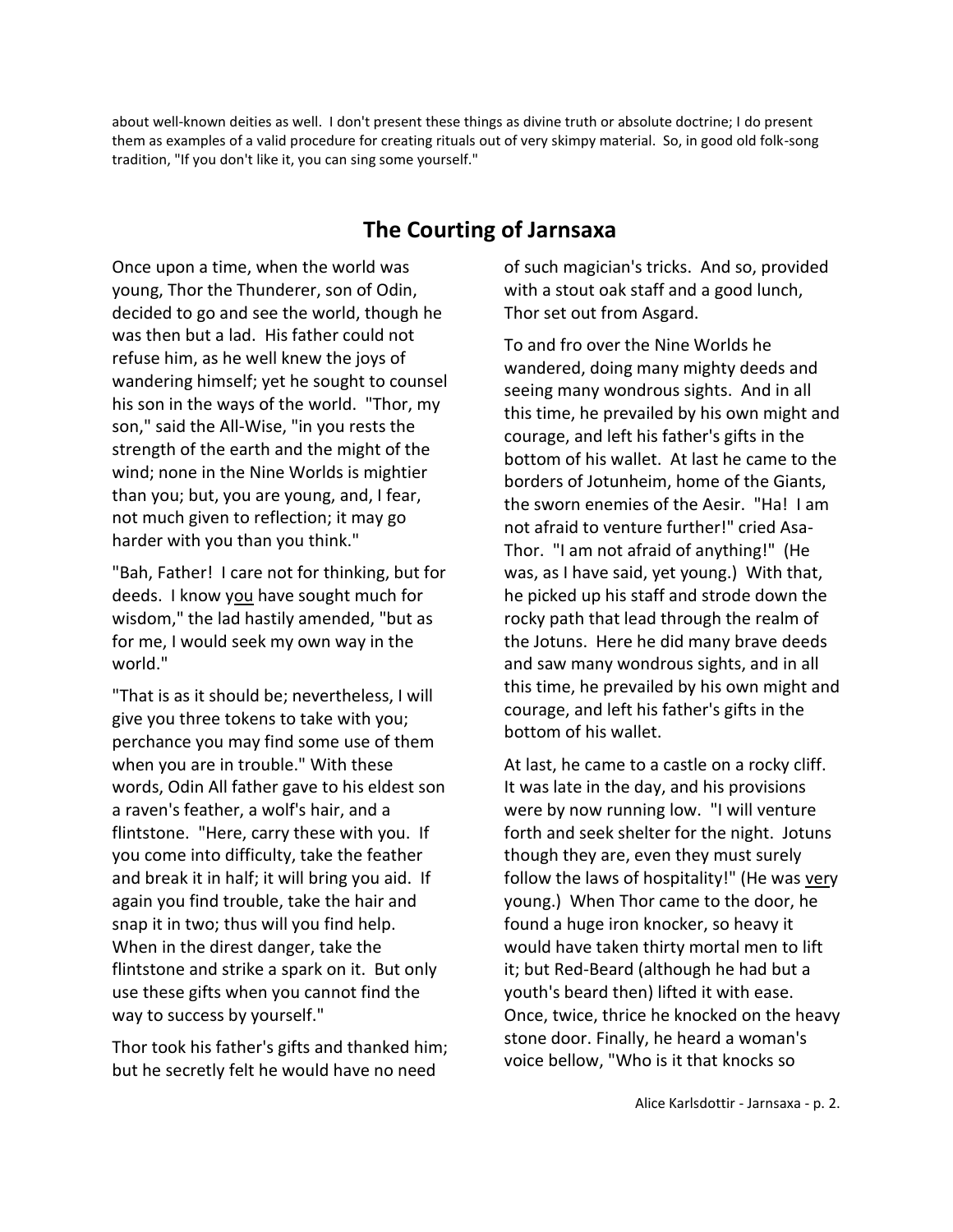loudly on my uncle's door?" "It is I, Asa-Thor, Odinsson," Thor bellowed back. "I come to seek the guest's right. Open the door, if you dare." The heavy door swung open in a snap, and there stood a fair maiden, tall as an oak and ruddy as red mountain clay, with eyes bright as coals. "If I dare? I dare anything! I am Jarnsaxa, the Giantess, and I have often longed to see one of the Aesir. Hmm... you are not so handsome as I would have thought," the Giantess went on, heedless of the sparks in Thor's eyes. "Still, you look all right, though your manners are not of the best. I would not be so bold to proclaim my parentage in this house, for this is the home of my uncle, the fierce mountain Giant. He has little love for the Aesir. However," said the maiden, her voice lowered to a mere shout, "I am not ignorant of how to behave in the world; and, you do look all right. I will let you in and hide you, and perhaps all will be well."

Asa-Thor was loath to hide from the Giant, but he let himself be persuaded by the maiden. She bade him sit to dinner before her uncle came home. She placed before him a roast ox, and before you could blink twice, Thor had eaten half of it; but the maiden ate the other half as fast as he. Then she set before him an oven of beer, and before you could cough, Thor had downed it with one draught; but the maiden meanwhile emptied another oven just as big without so much as a blink. Then she gathered up all of the dishes on one arm and tossed them into the trough so hard that the timbers groaned. By this time, Thor was thinking that never had he seen so fine a girl, and would have said as much when they heard the rumbling footsteps of Jarnsaxa's uncle. The girl was quick to hide Thor under the bed, despite

his protestations. She then went to the fire and began to turn the spit.

When her uncle came into the room, he roared, "I smell the blood of the cursed Aesir, the murderers of my kinsmen!" "Shut your mouth and be quiet, or you will make me spoil my work," said the maid; "What you smell is an old bone that a raven dropped down the chimney this morning." Then the old Giant called for his dinner, but when he saw how little there was, he roared at his niece. "Be still," she roared back, "for the dogs carried one of the oxen away while I was busy; I have told you not to keep them in the house." The giant was but ill satisfied, but he once more sat down to the table and called for drink. When the girl brought it, he was vexed even more to see how little there was. "I suppose you will tell me the wind blew the beer out the window! Now I am certain some stranger has been here at my table. You wicked girl, I'll cuff you for lying!" At this moment Thor jumped out from under the bed, for he would not let Jarnsaxa be hit for all the gold in Svartalfheim.

"You need not stir yourself," said Jarnsaxa; "I am used to this ill-tempered old man. He knows better than to strike me!" "Nonetheless, I will let neither man nor woman fight my battles for me," said the young God. "Here am I, Thor Odinsson!" he cried, turning to the Giant, "I am not afraid of you or anyone else in the Nine Worlds. It was I who ate your meat and drank your ale; and such was my right, by all that's proper and good. But this maid is too fair to remain here alone with a cross old man like you; I think it will be better for her to come with me." "You might ask me first before making plans like that," interrupted Jarnsaxa. "Would you rather stay here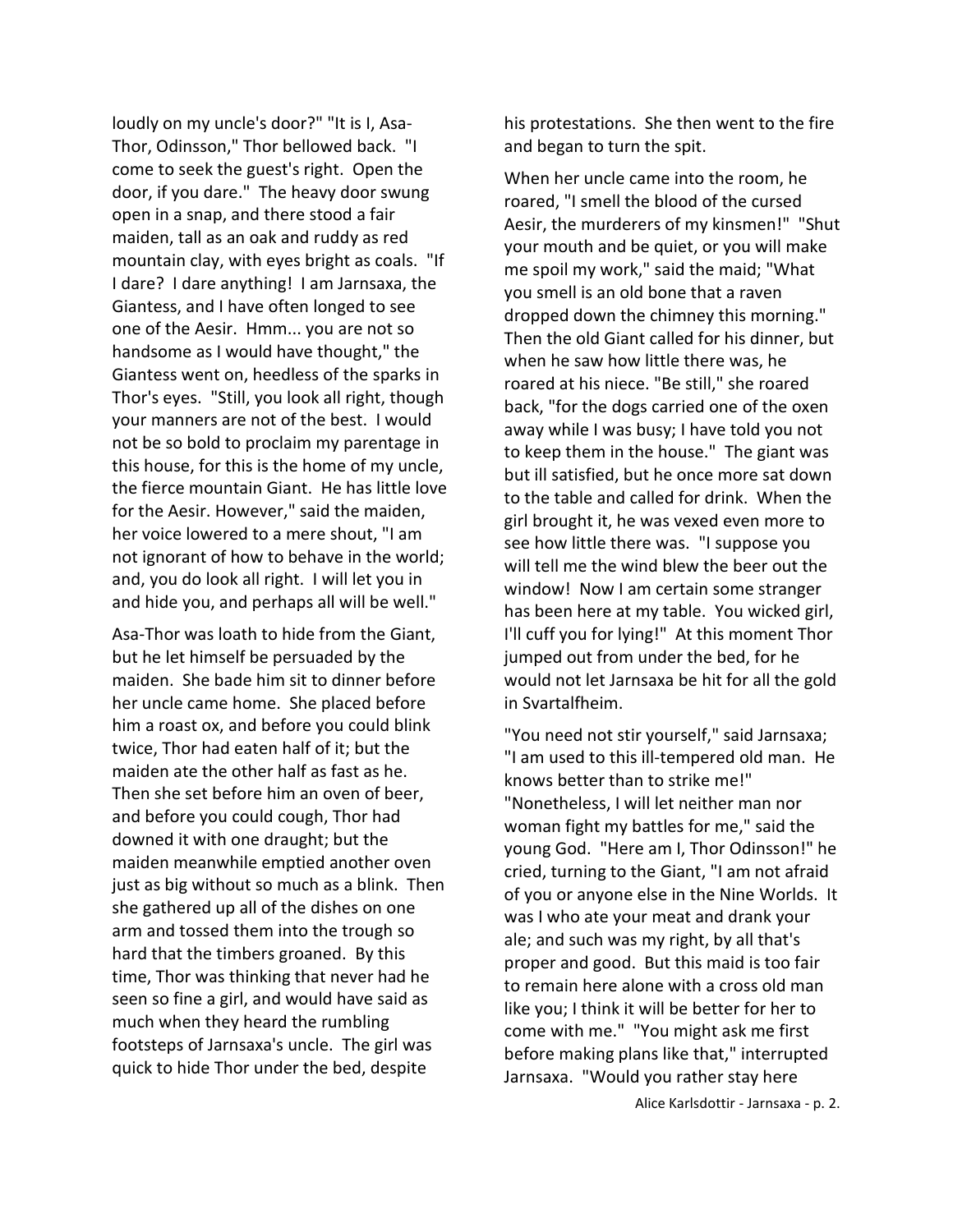then," muttered Thor crossly. "No, I think you are quite right; I am tired of sitting at home and seeing no one but my uncle. It is time I got out into the world a bit.''

"I think you both are too much in a hurry; you might both remember that, as head of the family, I must be consulted in such a matter," snorted the old Giant. He was a very fierce giant, but yet he secretly trembled at the sight of Asa-Thor. But he was also crafty, and wise in the ways of magic and deceit, and it was his plan to trick the Red-Haired God and find some devious means of destroying him. "I see no reason for Jarnsaxa not to leave home, but I must know first if you are a worthy companion for her. I will set three tasks for you; if you can fulfill them, Jarnsaxa may go with you; but if you cannot, your head is forfeit." "Don't bargain with him," whispered Jarnsaxa, 'He's nothing but an old cheat." But Thor said, "Bring on your tasks! There is nothing I cannot do!" (Ah, he was young, and eager to show his prowess to Jarnsaxa, I fear.) "It's a bargain then!" crowed the old Giant; and he and the Asa shook hands on it.

The Giant thereupon took Thor to the cellar, where he threw a barrel of wheat and a barrel of barley upon the ground. "There, young stripling; these must be separated, each with its own kind, within the space of three hours, or your head is forfeit!"

Now Thor could perform any feat of bravery or courage, but this task, requiring deftness of hand and cunning, was quite beyond him. As he was brooding over his fate, he happened to think on his father's gifts, and, taking the raven's feather out of the bottom

of his wallet, broke it in half as Odin had instructed him. In an instant, there appeared before him the largest raven he had ever seen, with feathers as black as darkest Niflheim and eyes that blazed like the eternal fires. "Who are you, that seem neither God nor mortal?" Thor exclaimed. "I am neither God nor mortal; I am your father's friend and am sent here to help you out of trouble. What is your will?"

Thor told him then of the impossible task that had been given him. The raven thereupon gave three loud cries, and all birds that fly through the heavens instantly came to his bidding, and one by one they sorted the grains, each with its own kind. Within the space of one hour they were done and gone. "This is surely a wonder!" cried Thor. "How can I repay you?" "Only this small thing; that I may share your meat whenever you sit to table." "This seems a small thing indeed," said Thor; "it shall be done!"

When three hours had passed, the fierce old Giant sharpened his axe and went downstairs, prepared to slay his young guest, according to their agreement. But there he found all the grain in barrels, each according to its own kind, and Thor sitting and eating all his store of smoked meat. The giant was sorely vexed, but concealed his rage and pretended to be pleased by the God's success. But then he took him to the pasture, where there were a thousand goats and a thousand sheep wandering over hill and dale. "Separate these flocks, each according to its own kind, in the space of three hours, or your head is forfeit!"

When left alone, Thor made some attempt to gather the animals; but the sheep were too silly to be guided, and the goats were so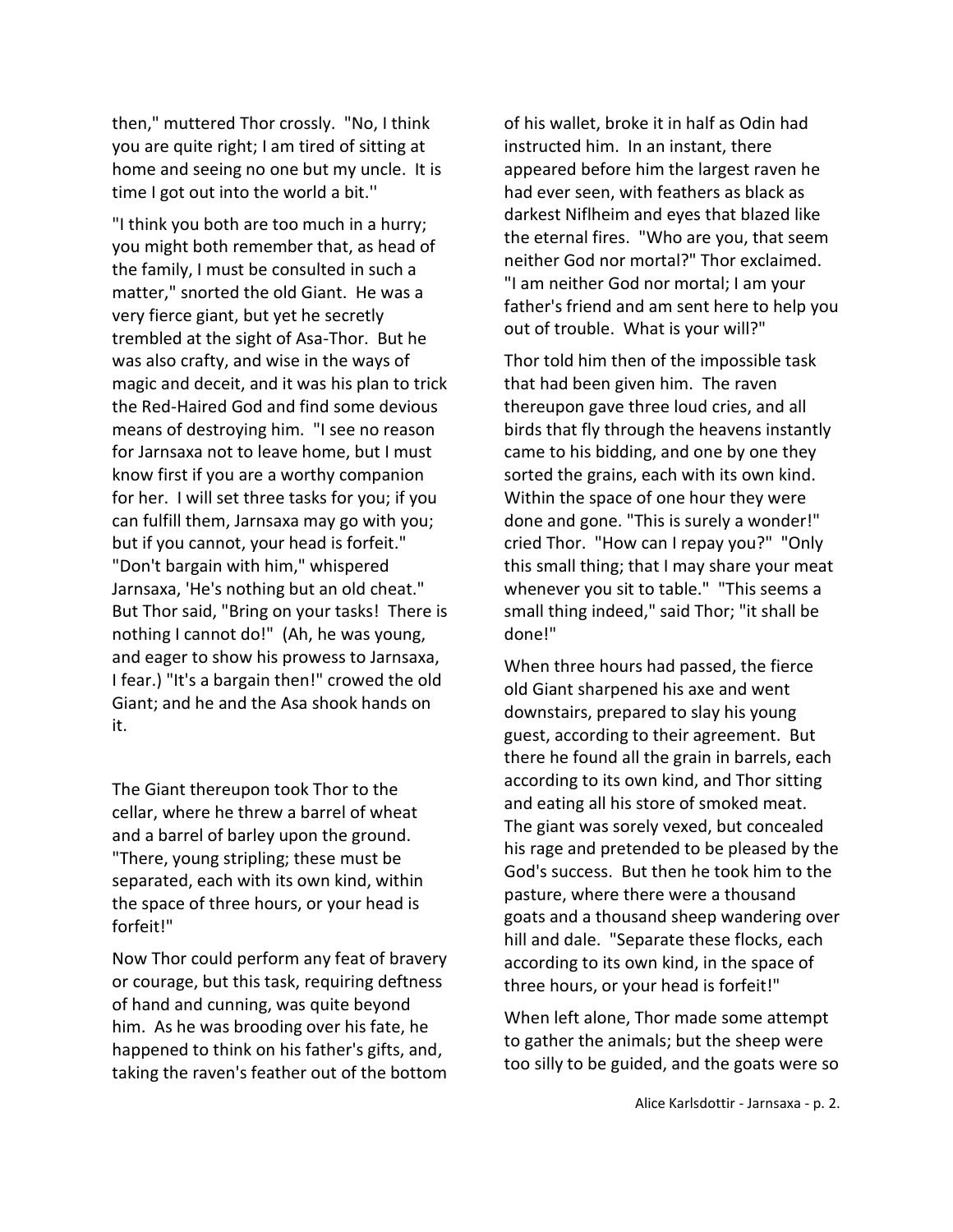headstrong that they ran away from him until he huffed and puffed and turned red, and felt most foolish. Suddenly he remembered his father's gifts, and took the wolf's hair from the bottom of his wallet and snapped it in two, as Odin had instructed. In an instant there appeared before him the largest wolf he had ever seen, as grey as slate and with eyes like lightning. "Who are you, that seem neither God nor mortal?" "I am neither God nor mortal; I am your father's friend and am sent here to help you out of trouble. What is your will?"

Thor told him of the impossible task that had been given him. The wolf thereupon gave three loud cries, and all beasts that walk the earth instantly came to his bidding, and one by one they frightened and bullied the sheep and the goats into their own flocks, each according to its own kind. Within the space of one hour, they were done and gone. "This is surely a wonder.'" cried Thor. "How can I repay you?" "Only this small thing; that I may share your mead whenever you sit to table." "This is a small thing indeed," said Thor; "it shall be done."

When three hours had passed, the fierce old Giant sharpened his axe and went to the pasture, prepared to slay his young guest. But there he saw all the beasts in their herds, each according to its own kind, and Thor sitting in the middle drinking all the goat's milk. The Giant was even more vexed than before, but concealed his rage and again pretended to be pleased. "I see you are determined to have my niece, and, so fond am I of you, I shall give you an easy task for the last. All I require is that you pass one night in my bed; but if at any time you feel afraid and flee the room, you forfeit your head!" But the Giant really was

planning treachery; for as soon as the young God was asleep, the Giant planned to take his axe and slay Thor in his bed. But Jarnsaxa, who knew her uncle well, suspected some such trick and alerted Thor to his danger before he retired to bed alone (and sorely he wished he could have slept in Jarnsaxa's bed instead of her uncle's). So before he retired, he took the flint out of his wallet and struck a spark on it. In an instant, there appeared before him a slender and handsome youth, dressed in gay clothing and with wicked green eyes. "Who are you, who seem neither God nor mortal?" "I am neither God nor mortal," smiled the youth; "I am your father's friend and am sent to help you out of trouble. You seem to be having quite a bit of it lately. Well, now, what is your will?"

Thor then told him of his last task, and that he suspected the Giant of treachery. "Right you were to call on me," said the youth; "I know of treachery well, and I can tell you plainly that this Giant means for you never to leave his house alive. Now you must listen closely and do exactly what I say, and it may be all will still turn out well.''

"I know well myself what to do with a traitor, cried Thor, waving his oak staff in the air. "Hold your tongue, you green youth!" cried the youth, stifling a laugh. "This is no time for boldness, although well I know that none can match you in strength and courage. But this Giant is well versed in cunning and magic, and it is not in combat that you can overcome him." So Thor listened to the youth's direction. He took a large Oak log from the fireplace, and placed it in the bed in his stead, arranging the coverlets so cunningly that it looked as if the Thunderer himself was indeed sleeping on the Giant's pillow. Next, he took from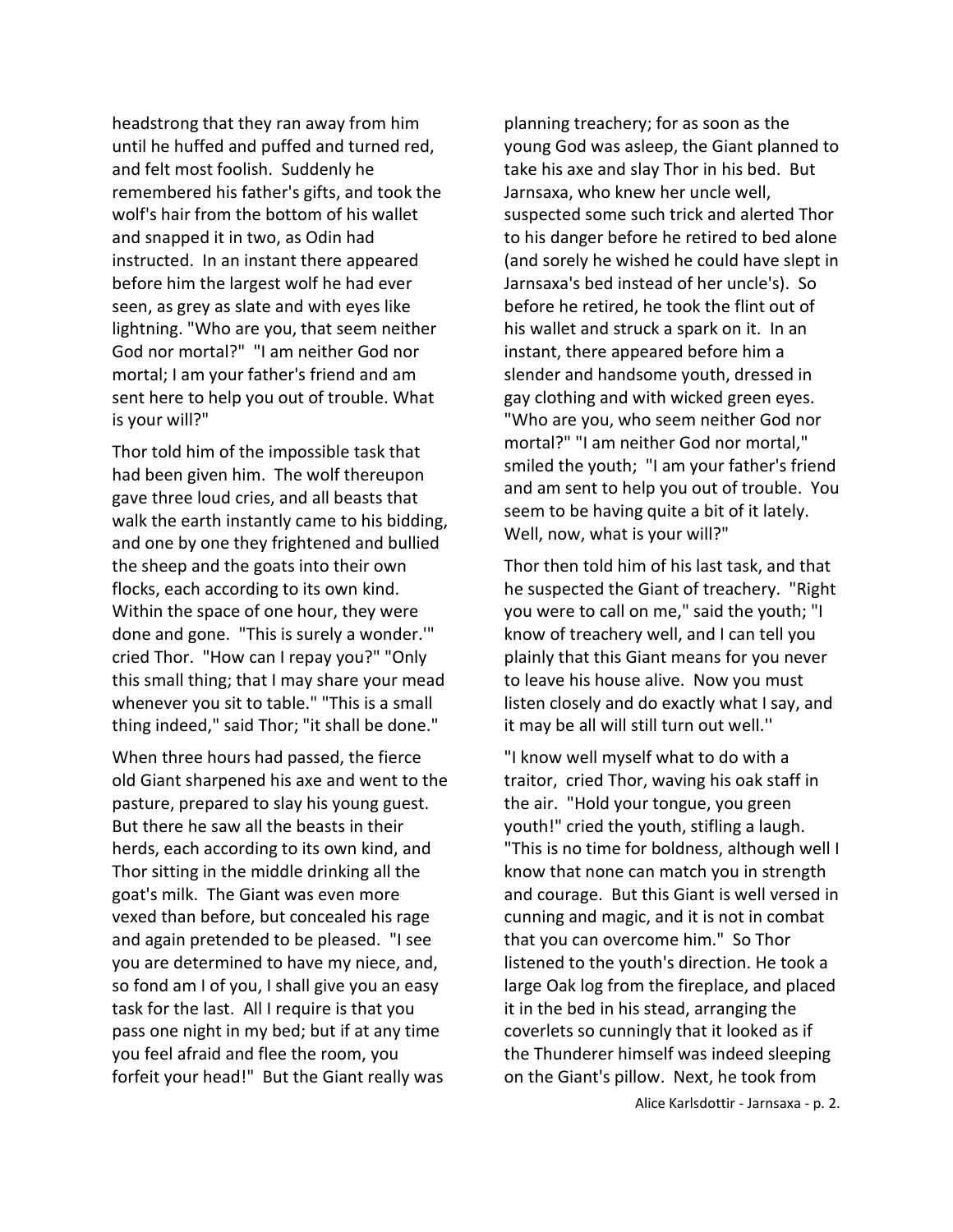the Giant's dresser a stone, a thorn, and a gold ring, as the youth bade him, and put them into his pocket. Then, he took his stout oak staff and hid himself behind the door.

Just as the clock struck twelve, sure enough, there came the Giant through the door, creeping softly in the dark with his axe upraised. When he came to the bed, he dealt such a blow where Thor's head should have been that it would have killed a stone. "Asa-Thor, how fare you?" called out the giant. But the youth, who had concealed himself under the bed, answered in Thor's voice, "Oh, passing well, passing well; only, it seemed as a gnat landed on my head in my sleep!" The Giant was well startled at these words, for he deemed Thor to have been dead. "Maybe I did not deal him a hard-enough blow; for it is said that he is strongest of all the Aesir," said the Giant to himself. So, he raised his axe behind him and dealt a blow three times harder than the first, so that the whole room shook; a mountain would be killed by such a blow. "Asa-Thor, how fare you?" called the Giant, being certain the God was surely dead this time. But the youth under the bed called out in Thor's voice, "Oh, passing well, passing well; only, it seemed as if a fly landed on my head in my sleep!"

At this, the Giant was quite frightened, for he could not imagine what kind of being could have withstood such a blow; still, he thought to himself, "Well, much have I heard of Thor's strength, not to mention his hard head; but this time, I will kill him surely." And with that, he swung his axe around his head three times, and dealt the bed such a blow, nine times harder than the others, that it would have shattered the World-Tree itself and brought time to an

end. "Asa-Thor, how fare you now?" called the Giant. But the youth under the bed said, "I would be well indeed, if I could but get some sleep in this bed; for if I but close my eyes, these winged insects will be lighting on my face, and the sound of them whirring round my head is enough to drive me mad!" "Why," said the Giant, turning pale as a corpse, "what did these insects feel like?" For he could not believe Thor was still alive. "They felt something like this!" cried the real Thor, rushing out from behind the door and fetching the Giant such a blow on his pate with his stout oak staff that the evil old creature was cleft in two. Then Thor and the youth and Jarnsaxa took provisions, and all the silver and gold that was her dowry. Outside, Jarnsaxa had hitched her two goats to a cart, and, jumping inside, they all sped away toward the border of Jotunheim.

They had but gone an hour's journey, when the youth said to Thor, "Look behind us over your left shoulder and tell me what you see." Thor looked and said, "I see a cloud of dust and many horses coming after." "That is the kin of the old Giant you slew; they are craving vengeance of us, but we'll fix them." And he bade Thor to throw the stone he had taken from the old Giant's dresser over his right shoulder; when Thor did this, the stone became a tall mountain, which the Giants had to knock down with their clubs before they could continue; meanwhile, Thor, Jarnsaxa, and the youth rode on. But after another hour had passed, the youth said again, "Look behind us over your left shoulder and tell me what you see." Thor looked and said, "I see a cloud of dust and many horses coming after." "That is the kin of the old Giant you slew; they have gotten over the mountain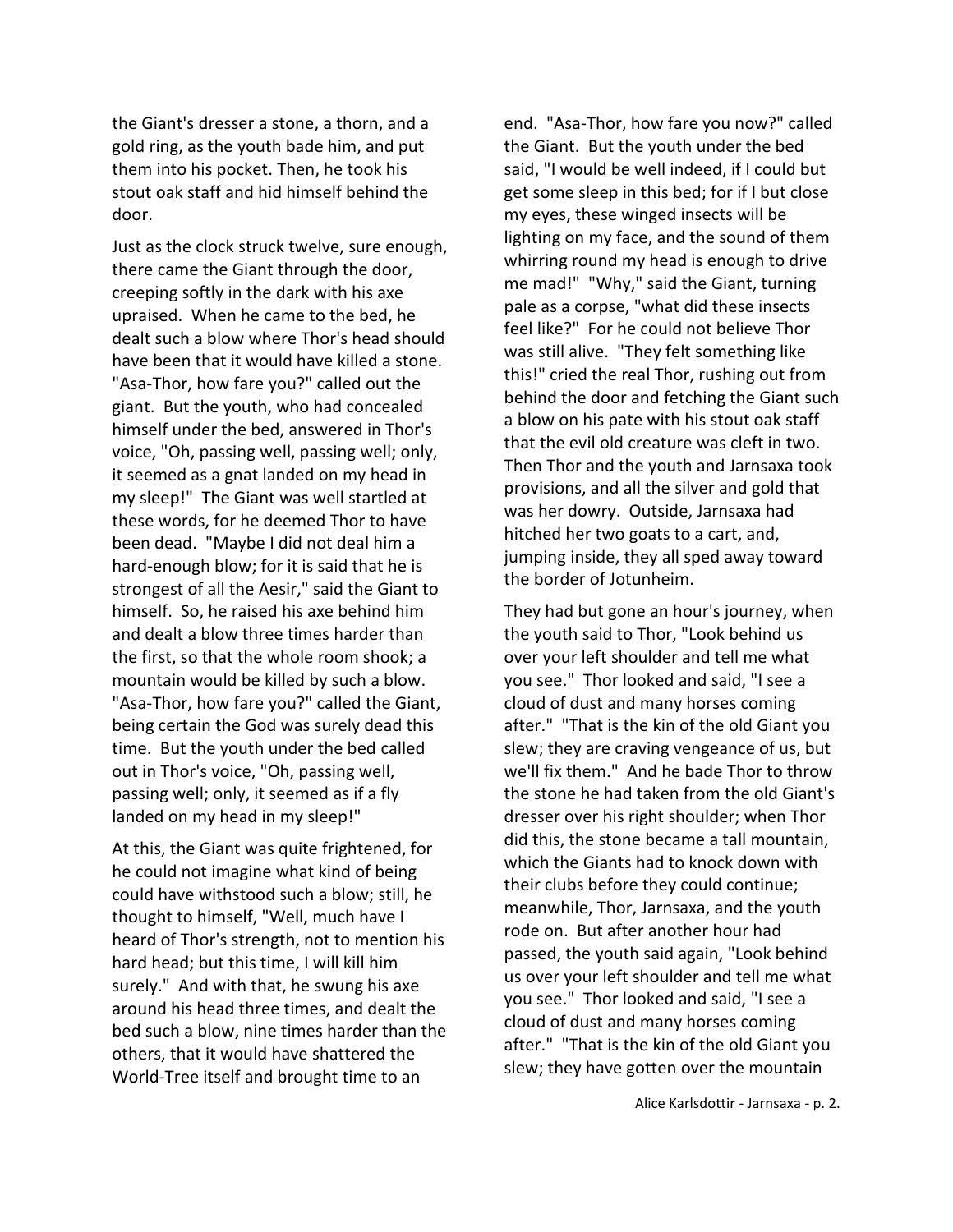and are craving vengeance of us, but we'll fix them." And he bade Thor throw the thorn he had taken from the old Giant's dresser over his right shoulder; when Thor did this, the thorn became a wide brambleforest, which the giants had to tear up with their fists before they could continue; meanwhile, Thor, Jarnsaxa, and the youth rode on, and they made good use of their time, for they were nearly at the borders of Jotunheim within the space of another hour.

But then the youth a third time said to Thor, "Look behind us over your left shoulder and tell me what you see." Thor looked and said, "I see many horses and riders, fierce Giants armed with sword and club, and they are almost upon us!" "That is the kin of the old Giant you slew; they have gotten over the mountain and through the forest, and are craving vengeance of us; but we'll fix them for good." And he bade Thor to throw the gold coin he had taken from the old Giant's dresser over his right shoulder; when Thor did this, the coin multiplied into piles and piles of gold. When the Giants saw this, they all halted their journey and began to fight over the riches, so fiercely that they had soon slain each other and not a one remained alive. But one old troll-woman, the mother of the old Giant Thor had slain, was not to be pacified with gold, but kept riding, and almost jumped right into the chariot, had not Jarnsaxa dealt her a blow on the head with one of her massive girdle hooks, which struck the old woman dead on the spot. "By Asgard, this is the wench for me," roared Thor as they passed out of Jotunheim into the world of men. "I will marry you."

"You are too hasty. I said nothing of marriage," exclaimed Jarnsaxa. "1 have long wanted to see something of the world myself, and I am not sure I am ready to settle down. Besides, you and I are from two different worlds, and, while we now have many things in common, someday when you are grown, you will want a queen fit to sit with you in Asgard, and then you would only be ashamed of your Giant wife." Thor protested that such a thing would never be, but Jarnsaxa was firm, and he could see she was determined to go her own way (she was pretty but very stubborn). "Still," she went on, "you grow better to look at hourly, and you are a brave and lusty boy and have besides a fine appetite. I would not mind staying with you for a while, so what I propose is this: we will not wed, but be lovers; and you will go your way, and I will go mine; but whenever I long for you, I will call you from the heart of the mountain; and whenever you long for me, you will call me from the peak of the heavens; and thus, from time to time, we will be together."

This seemed a fair plan to Thor (who was really much too young to be thinking of settling down himself), so they pledged their troth to each other, and spent three days and nights together in the hidden groves of the forest; and at the end of that time, Jarnsaxa took three red hairs from the beard of Asa-Thor and wove herself a ring which turned to the finest red-gold as soon as Thor placed it on her finger. But Jarnsaxa gave to Thor a ring of iron, which he placed on the middle finger of his right hand; and whenever he thought of his fair and lusty Jarnsaxa, the ring gave forth sparks, and Thor would rumble through the heavens to meet his lady.

Then Thor bade farewell to Jarnsaxa, and she to him; and the Red God climbed into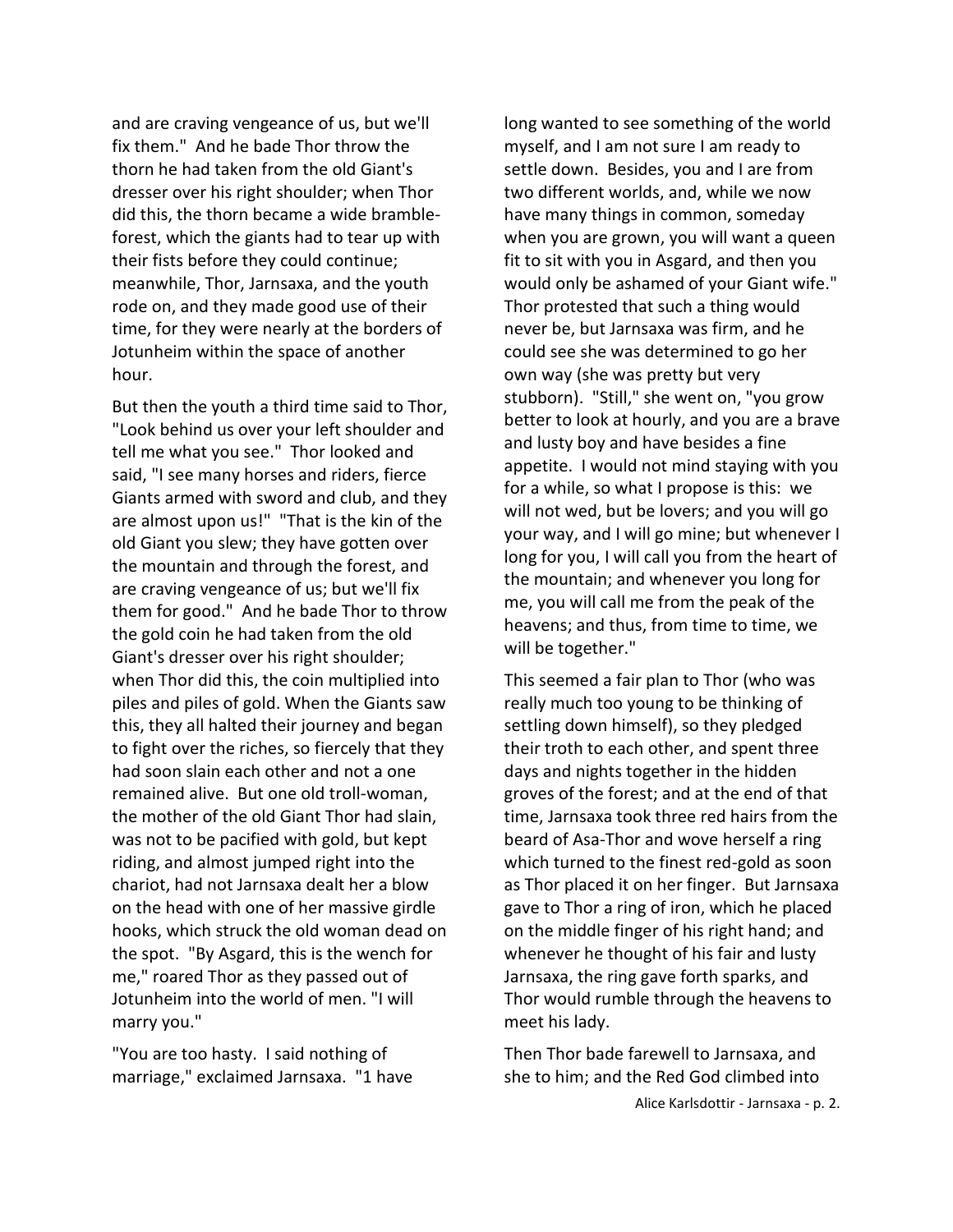his chariot drawn by goats. But he said to the youth who had helped him, "This surely was wondrously done. How can I repay you?" "Only this small thing," said the youth, "that I may travel with you on your journeys and see the wonders you see; and you shall lend me your strength, and I shall lend you my cunning, and together we will see the world. For," he muttered under his breath, "I think in games of wits, you could use an ally." "This seems a small thing," said Thor,"and now I begin to see there may be some use for cunning after all, although I do not think it as fine as battle. Therefore, friend of my father, go with me and be my companion; what is your name?" "My name is Loki, and I think you will never lack merriment nor rest easy as long as I ride in

your wagon; I travelled with your father ages before this, and will travel with you, for I can never keep still long." And that -is how Loki came to travel with Thor the Thunderer, and also how Thor won the love of the Giantess Jarnsaxa.

But as for Jarnsaxa, she went to live in the heart of the mountain, where she watches over the work of the dwarves, that they do not become lazy again as they were when Odin found them in the beginning of time. She later bore Thor two fine sons Magni and Modi, whom he took to live in Asgard and be his heirs; and ever did the Aesir treat Jarnsaxa with honor and courtesy, as befitted Thor's first love; and ever did Asa-Thor hasten to seek Jarnsaxa when the storm of love was upon him.

### **Invocation to Jarnsaxa**

Daughter of the Rock, Daughter of the Storm, Daughter of Darkness, mighty Jarnsaxa.

In Jotunheim In the home of Giants, In Chaos, there were you born.

Mistress of Thor Co-Wife of Sif Mother of the heirs of Heaven, Magni and Modi, the Storm-God's children.

Straight and sharp as a sword; Hard as iron; Bright as the jewel on the hilt; Strong as the runes on the blade.

Within the mountain, you stoke the storm of lust,